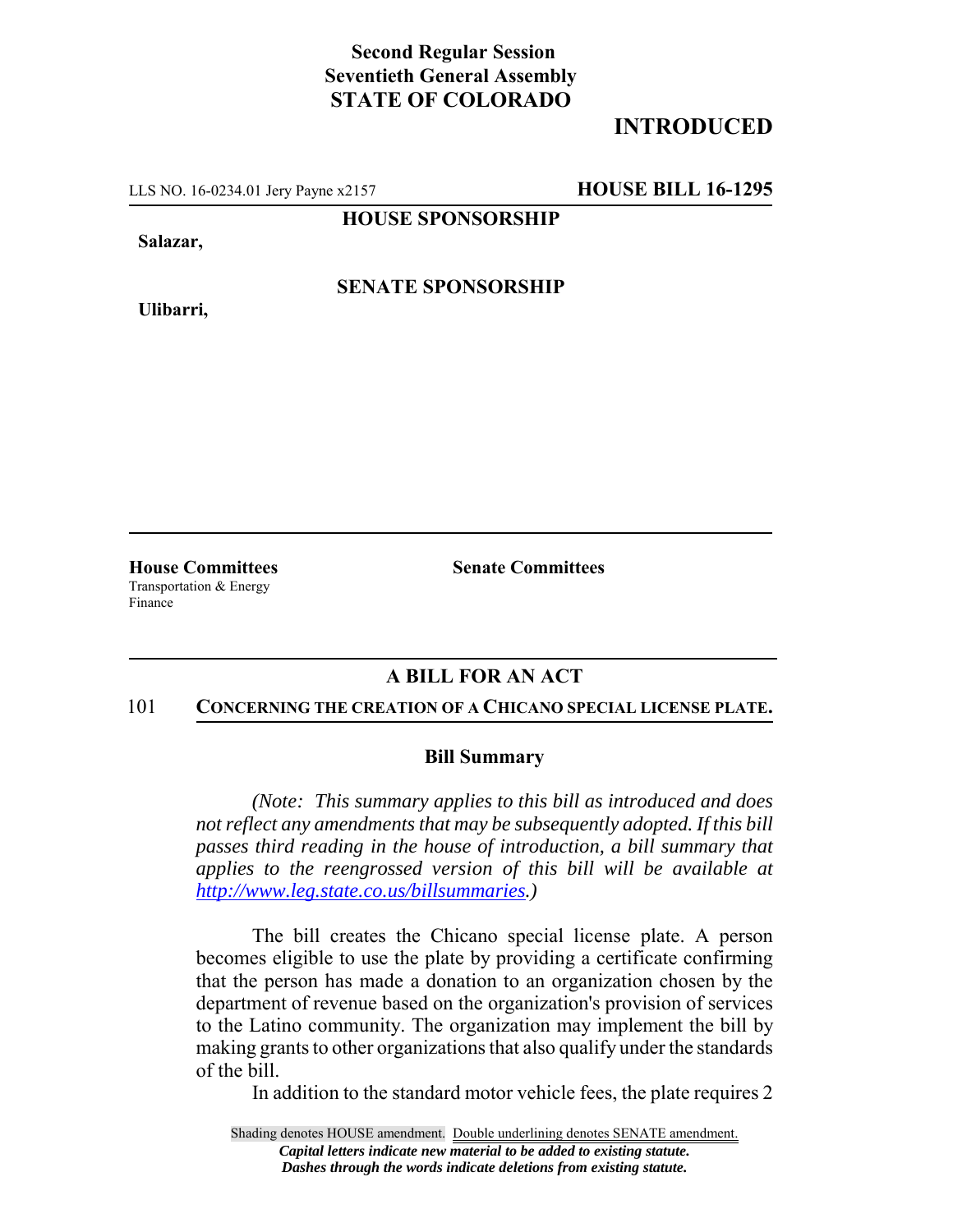one-time fees of \$25. One of the fees is credited to the highway users tax fund and the other to the licensing services cash fund.

 *Be it enacted by the General Assembly of the State of Colorado:* **SECTION 1.** In Colorado Revised Statutes, **add** 42-3-250 as follows: **42-3-250. Special plates - Chicano license plate.** (1) BEGINNING THE EARLIER OF JANUARY 1, 2017, OR WHEN THE DEPARTMENT IS ABLE TO ISSUE THE PLATES, THE DEPARTMENT SHALL ISSUE SPECIAL LICENSE PLATES TO QUALIFIED APPLICANTS IN ACCORDANCE WITH THIS SECTION FOR MOTORCYCLES, PASSENGER CARS, TRUCKS, OR NONCOMMERCIAL OR RECREATIONAL MOTOR VEHICLES THAT DO NOT EXCEED SIXTEEN THOUSAND POUNDS EMPTY WEIGHT. (2) (a) THERE IS HEREBY ESTABLISHED THE CHICANO LICENSE PLATE.THE DEPARTMENT MAY STOP ISSUING THE CHICANO LICENSE PLATE IF THREE THOUSAND LICENSE PLATES ARE NOT ISSUED BY JULY 1, 2021. A PERSON WHO WAS ISSUED A CHICANO LICENSE PLATE ON OR BEFORE JULY 15 1, 2021, MAY CONTINUE TO USE THE LICENSE PLATE AFTER JULY 1, 2021, REGARDLESS OF WHETHER THE DEPARTMENT STOPS ISSUING THE SPECIAL LICENSE PLATE. (b) THE DEPARTMENT SHALL DESIGN THE SPECIAL LICENSE PLATE WITH INPUT FROM INTERESTED PERSONS TO SHOW THAT THE OWNER 20 SUPPORTS THE LATINO COMMUNITY. (3) (a) AT LEAST ONCE EVERY FIVE YEARS, THE DEPARTMENT

 SHALL DESIGNATE ONE OR MORE ORGANIZATIONS TO QUALIFY APPLICANTS TO BE ISSUED THE CHICANO LICENSE PLATE. ANY ORGANIZATION IS ELIGIBLE TO BE SELECTED AND RETAINED IF THE ORGANIZATION HAS RECEIVED A DETERMINATION LETTER FROM THE INTERNAL REVENUE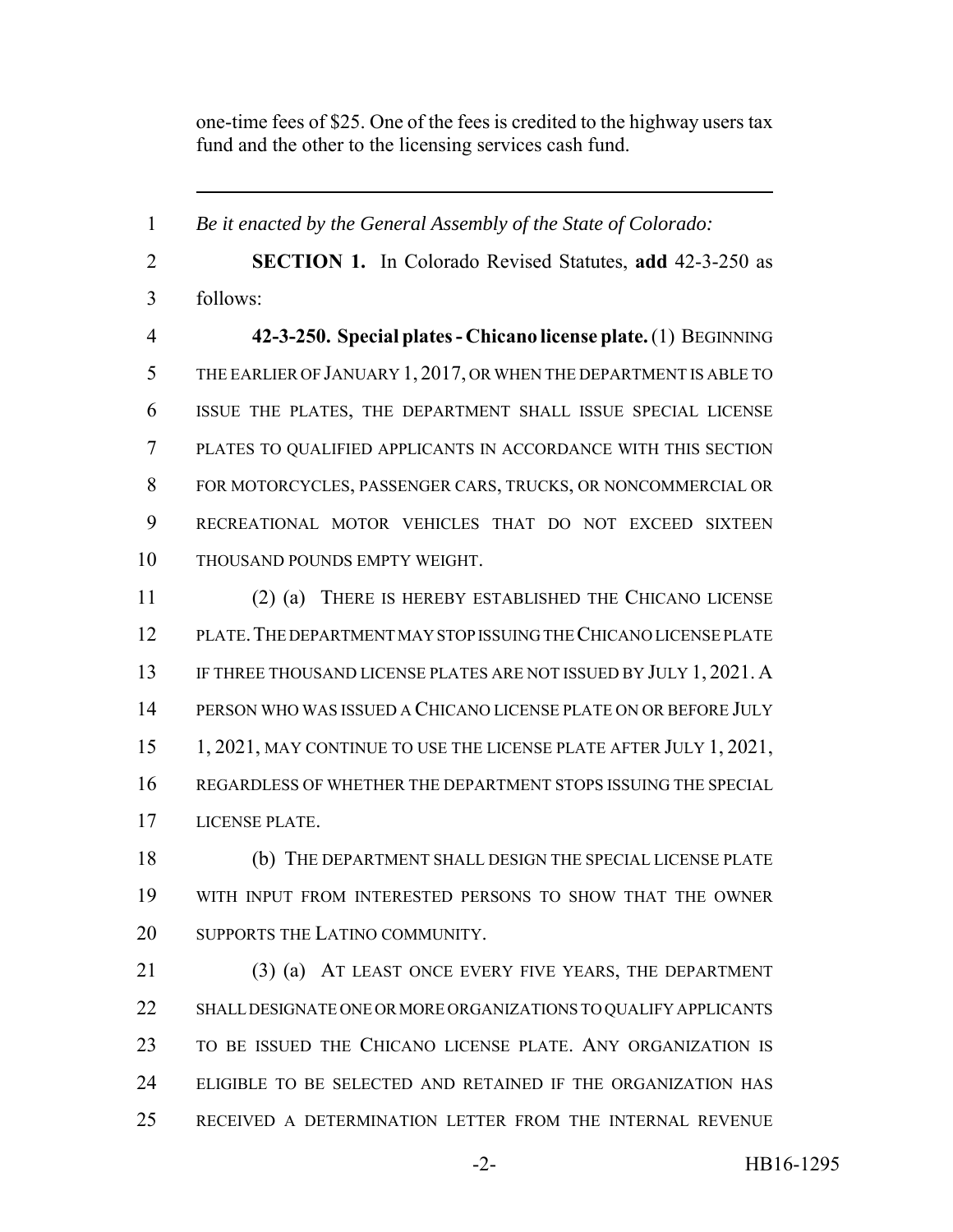- 1 SERVICE GRANTING THE ORGANIZATION TAX-EXEMPT STATUS UNDER 26
- U.S.C. SEC. 501 (c) (3) AND IF THE ORGANIZATION:
- (I) IS BASED IN COLORADO;
- (II) HAS BEEN IN EXISTENCE FOR AT LEAST THREE YEARS;
- (III) EMPLOYS A STAFF THAT IS AT LEAST FIFTY PERCENT LATINO;
- (IV) EMPLOYS NO MORE THAN FIFTY PEOPLE;
- (V) USES AT LEAST SEVENTY-FIVE PERCENT OF THE ORGANIZATION'S REVENUES TO PROVIDE SERVICES TO THE COLORADO LATINO COMMUNITY;
- (VI) HAS A GOVERNING BOARD THAT IS AT LEAST FIFTY PERCENT LATINO; AND
- (VII) COMPLIES WITH THIS SECTION.
- (b) AN ORGANIZATION CHOSEN TO QUALIFY APPLICANTS TO BE ISSUED A LICENSE PLATE MAY PROVIDE SERVICES DIRECTLY OR BY ACTING AS A FISCAL AGENT BY IMPLEMENTING A GRANT PROGRAM TO OTHER ORGANIZATIONS THAT PROVIDE SERVICES. TO QUALIFY FOR A GRANT USING MONEY RAISED UNDER THIS SECTION, THE ORGANIZATION MUST MEET THE REQUIREMENTS ESTABLISHED IN PARAGRAPH (a) OF THIS SUBSECTION (3). TO IMPLEMENT THIS PROGRAM AS A FISCAL AGENT MAKING GRANTS, THE FISCAL AGENT SHALL NOT RETAIN OR SPEND MORE 21 THAN TEN PERCENT OF THE MONEY RAISED UNDER THIS SECTION ON 22 ADMINISTRATIVE COSTS
- **(c)** A PERSON MAY APPLY FOR A CHICANO LICENSE PLATE IF THE 24 PERSON PAYS THE TAXES AND FEES REQUIRED UNDER THIS SECTION AND PROVIDES TO THE DEPARTMENT OR AN AUTHORIZED AGENT A CERTIFICATE ISSUED BY THE ORGANIZATION CHOSEN IN ACCORDANCE WITH THIS 27 SUBSECTION (3) CONFIRMING THAT THE APPLICANT HAS MADE A DONATION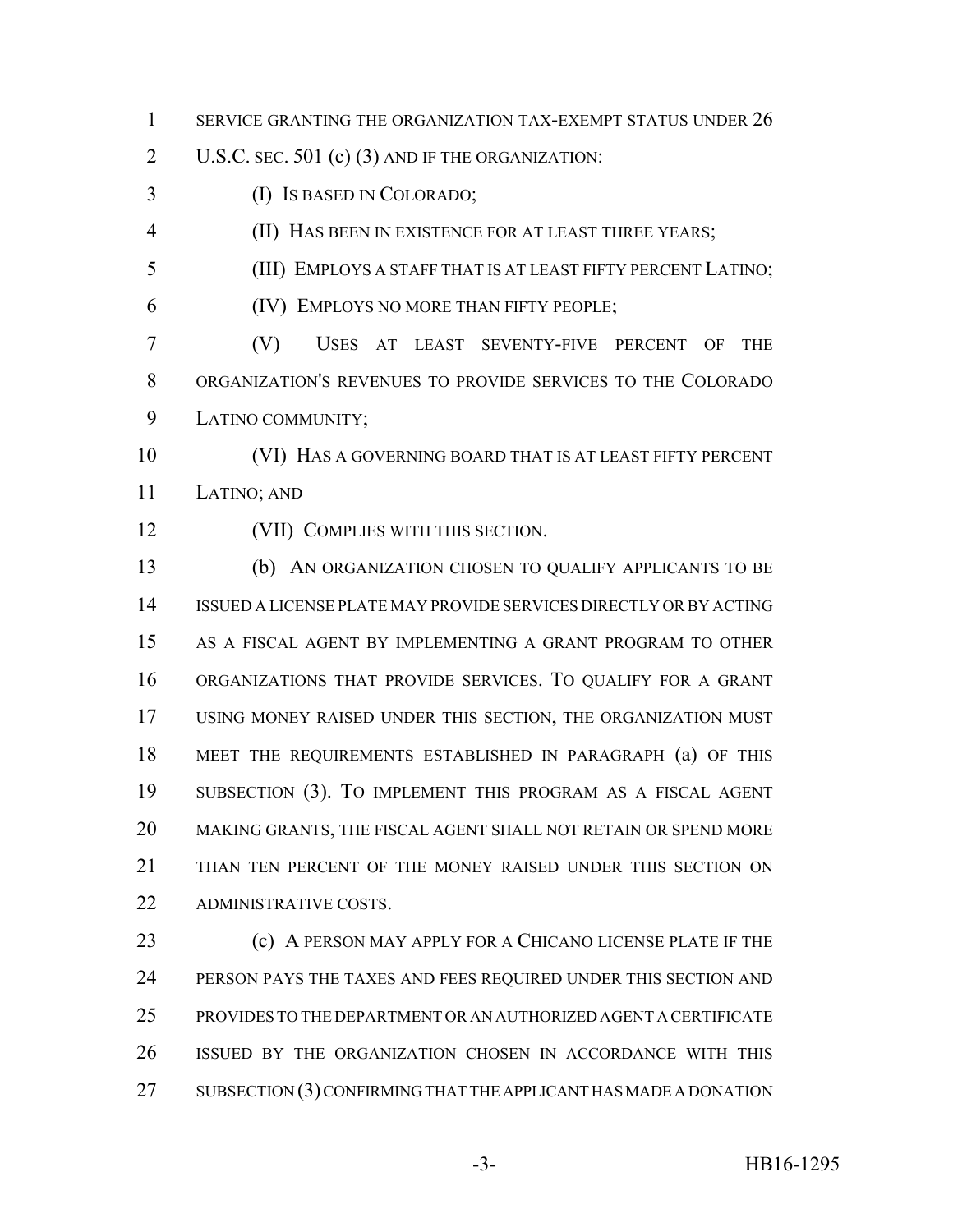TO THE ORGANIZATION. THE ORGANIZATION MAY ESTABLISH A MINIMUM DONATION AMOUNT TO QUALIFY FOR THE PLATE. THE ORGANIZATION SHALL USE THE DONATION TO SUPPORT LATINO COMMUNITIES.

 (d) THE ORGANIZATION CHOSEN IN ACCORDANCE WITH THIS SUBSECTION (3) SHALL FILE WITH THE DEPARTMENT AN ANNUAL STATEMENT VERIFYING THAT IT IS A NONPROFIT ORGANIZATION UNLESS THE DEPARTMENT STOPS ISSUING THE LICENSE PLATE.

 (4) THE AMOUNT OF THE TAXES AND FEES FOR SPECIAL LICENSE PLATES UNDER THIS SECTION IS THE SAME AS THE AMOUNT OF THE TAXES AND FEES FOR REGULAR MOTOR VEHICLE LICENSE PLATES; EXCEPT THAT THE DEPARTMENT SHALL COLLECT AN ADDITIONAL ONE-TIME FEE OF TWENTY-FIVE DOLLARS FOR ISSUANCE OR REPLACEMENT OF THE LICENSE PLATE. THE DEPARTMENT SHALL TRANSMIT THE ADDITIONAL ONE-TIME FEE TO THE STATE TREASURER, WHO SHALL CREDIT THE FEE TO THE 15 HIGHWAY USERS TAX FUND CREATED IN SECTION 43-4-201, C.R.S.

 (5) AN APPLICANT MAY APPLY FOR PERSONALIZED CHICANO LICENSE PLATES. UPON PAYMENT OF THE ADDITIONAL FEE REQUIRED BY SECTION 42-3-211 (6) (a) FOR PERSONALIZED LICENSE PLATES, THE DEPARTMENT MAY ISSUE THE PLATES IF THE APPLICANT COMPLIES WITH SECTION 42-3-211.IF AN APPLICANT HAS EXISTING PERSONALIZED LICENSE PLATES FOR A MOTOR VEHICLE, THE APPLICANT MAY TRANSFER THE COMBINATION OF LETTERS OR NUMBERS TO A NEW SET OF CHICANO LICENSE PLATES FOR THE VEHICLE UPON PAYING THE FEE REQUIRED BY 24 SECTION 42-3-211 (6) (a) AND UPON TURNING IN THE EXISTING PLATES TO THE DEPARTMENT.A PERSON WHO HAS OBTAINED PERSONALIZED LICENSE PLATES UNDER THIS SUBSECTION (5) SHALL PAY THE ANNUAL FEE IMPOSED 27 BY SECTION 42-3-211 (6) (b) FOR RENEWAL OF THE PERSONALIZED PLATES.